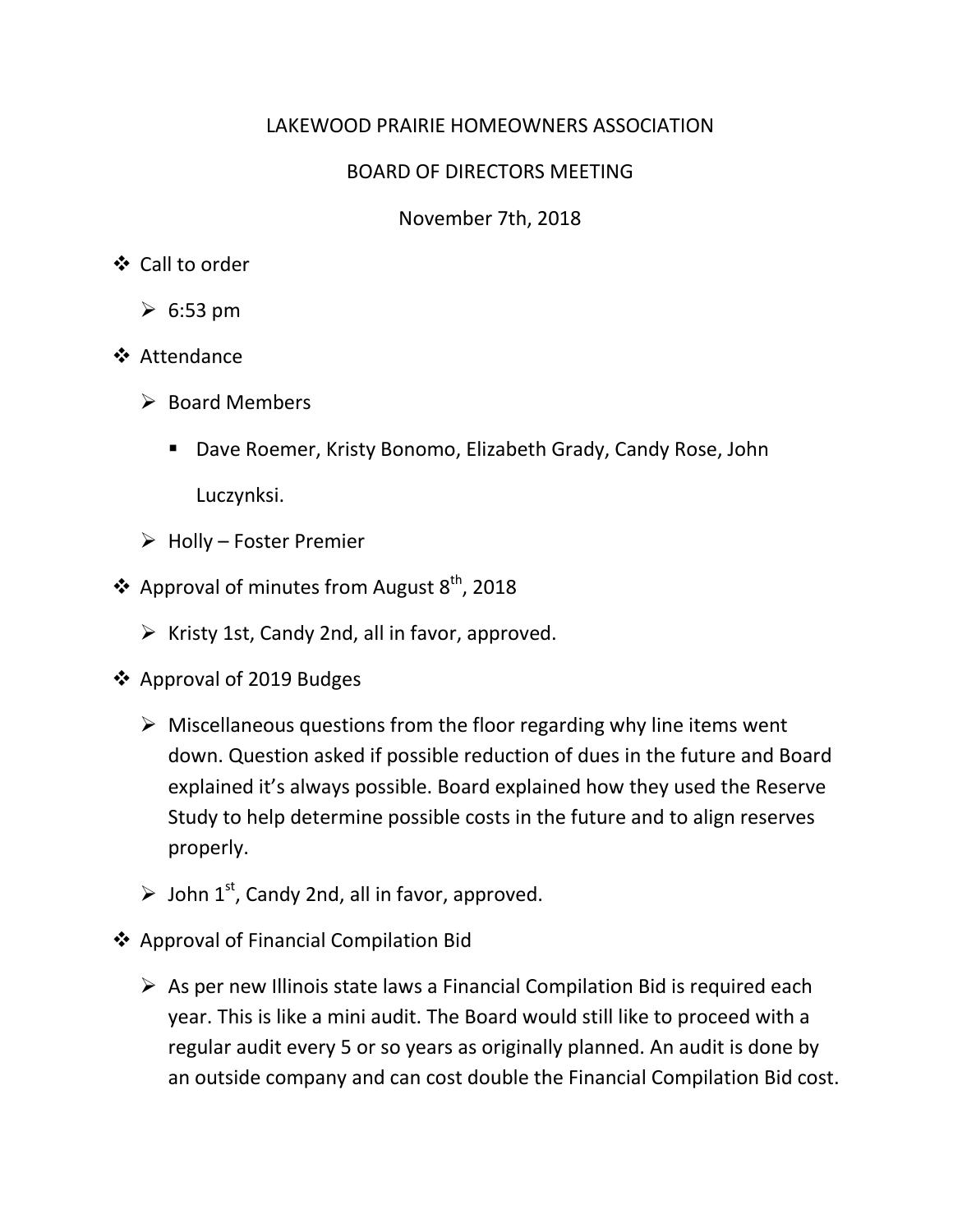Board agreed to Cantey Associates Accounting Firm.

- $\triangleright$  John 1<sup>st</sup>, Kristy 2<sup>nd</sup>, all in favor, approved
- Approval of Pool Resurface Bid
	- After reviewing Danna Pools, Platinum Pools, and Mid-America bid, Board approved Danna pools. Board was concerned that other companies did not actually view our pool to create bid, while Danna Pools came out to look at it.
	- $\triangleright$  John 1<sup>st</sup>, Liz 2<sup>nd</sup>, all in favor, approved
- Fence Survey Results and Decision
	- $\triangleright$  After several special meetings with fence homeowners and review of results from a special survey sent to the fence homeowners, Board discussed possible solutions again. Board did not receive a super majority results from survey. In the end, with support from fence homeowners on the floor, Board agree to remove fence by May  $20<sup>th</sup>$ , but give homeowners their section of the fence, if wanted. If desired, they can install fence pieces onto their own property in accordance with rules. Witness markers will be installed by April  $1<sup>st</sup>$  to help identify the locations of the iron pipes, which are used to mark the lot corners or changes in directions along the property lines. Board agrees to not invest in putting fence back up should it fall during the winter. If at that time, the homeowner would like to take possession of fallen fence pieces they may do so.
- ❖ Adopt Ombudsperson Act Resolution
	- $\triangleright$  In another rule passed by the state of Illinois, a policy for resolving complaints made by unit owners is required. Board reviewed and agreed to policy set forth.
		- **John 1st, Liz 2<sup>nd</sup>, all in favor, approved**
- Pool Watch Bid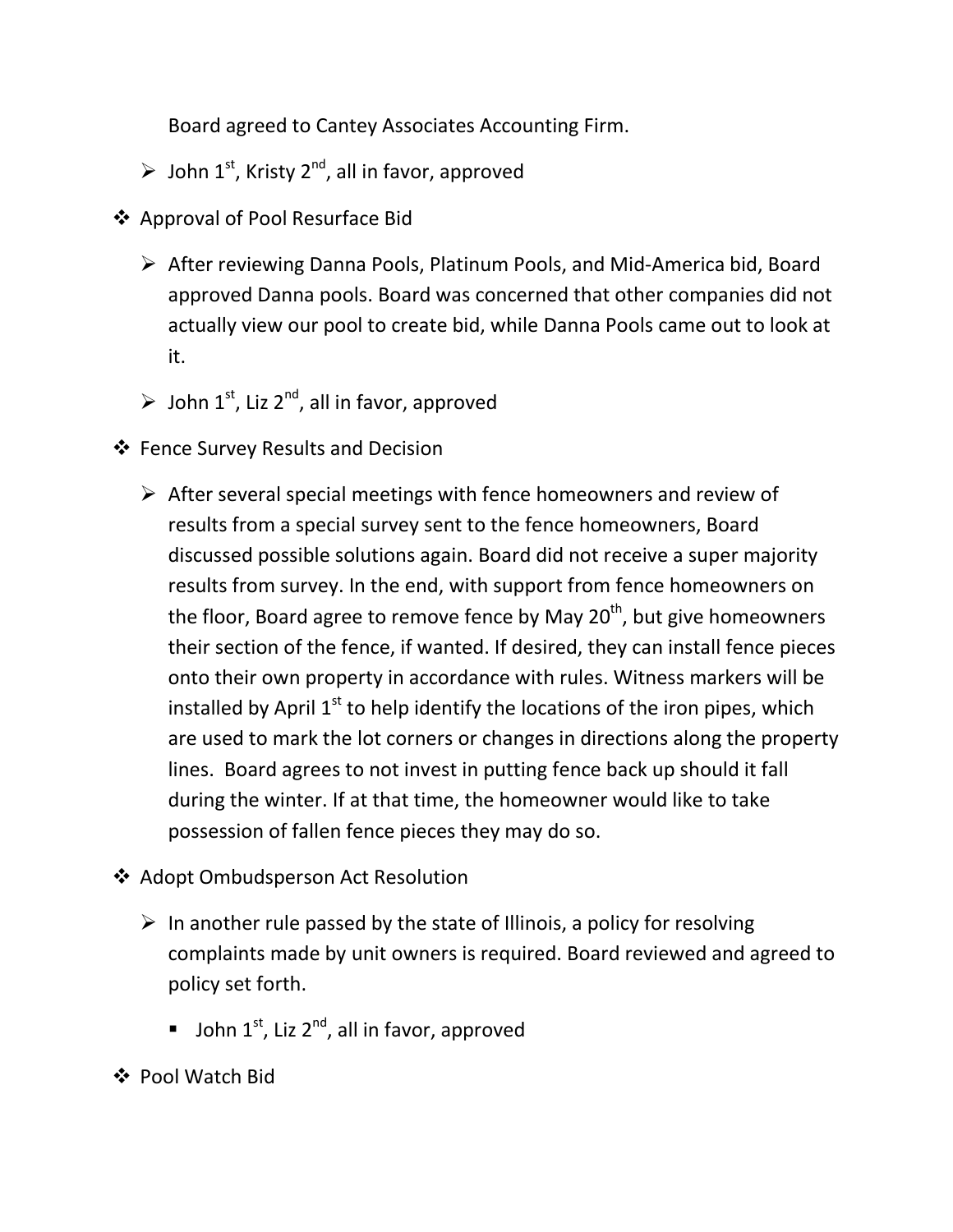- $\triangleright$  Pool watch gave a bid to help HOA save money by agreeing to a three year bid. Board reviewed and accepted bid, however with the change of termination warning extended to 30 days.
- $\triangleright$  Johns 1<sup>st</sup>, Dave 2<sup>nd</sup>, all in favor, approved.
- **❖** Adjourn
	- $\blacksquare$  7:44 pm
- ❖ Homeowner Open Forum
	- $\triangleright$  John put up a silt fence around the dirt hills, but kids have torn one down and homeowners asked if John would put one up again. John said not right now, but would like to revisit in the spring.
	- $\triangleright$  Please stop dumping, playing in, and using empty lots.
	- $\triangleright$  It is believed that the balance of the single family homes on the northwest side of the neighborhood may be sold in the next year or two. At that time the Joliet Park District should put in their parks.

## Officer Report – Officer Mascolino (cmasolino@jolietcity.org)

Officer Carroll not available for meeting (dcarroll@jolietcity.org)

- Recently has a license plate stolen off a car from a home on east side of the neighborhood.
- Please do not leave windows down or cars unlocked if parked outside overnight.
- Recently a large quantity of car break in reported close by (West of 59) and kids were caught with stolen items in Chicago.
- Empty houses continue to be broken into for cooper.
- Van Dyke speeding to be continued to be monitored.
- Ridge road speeding to continued to be monitored.
- Please stop at all stops signs in neighborhood.
- Please stop at Barberry Way and Bellfower stop sign.
- Please turn on lights outside your home at night.
- Please report kids playing at park after dusk.
- Feel free to report any issues to above email address if you don't feel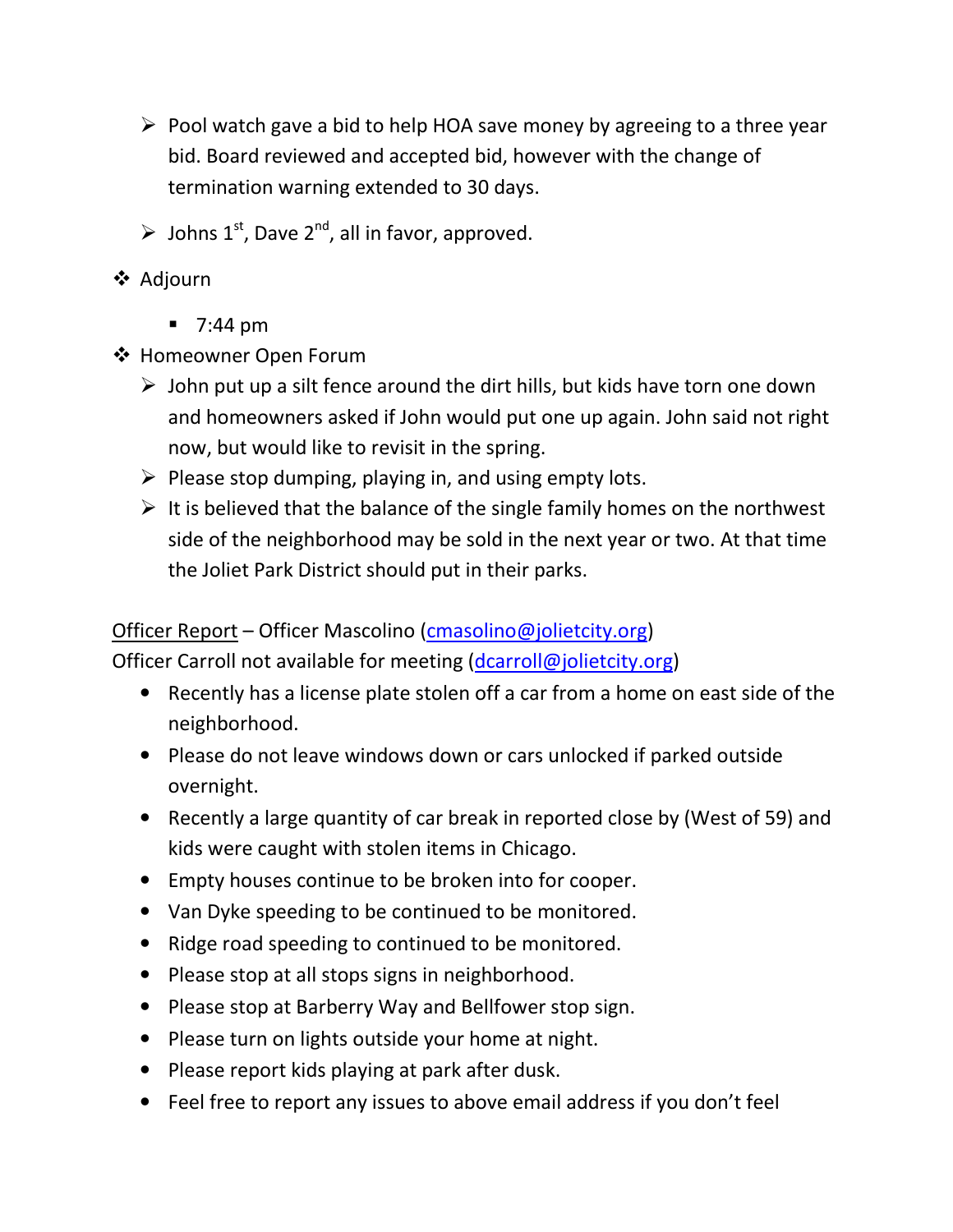comfortable saying something at meeting.

### LAKEWOOD PRAIRIE HOMEOWNERS ASSOCIATION

### BOARD OF DIRECTORS MEETING

August 8th, 2018

- Call to order
	- $\geqslant 6:32 \text{ pm}$
- Attendance
	- $\triangleright$  Board Members
		- Dave Roemer, Kristy Bonomo, Elizabeth Grady, Candy Rose, John Luczynksi.
	- $\triangleright$  Holly Foster Premier
	- $\triangleright$  Approx 11 homeowners along the Ridge Road fence line.
- ❖ Approval of minutes from July  $11^{th}$ , 2018
	- $\triangleright$  Candy 1st, Dave 2nd, all in favor, approved.
- ❖ New Business
	- $\triangleright$  Perimeter Fence Removal
		- Board had a lengthy discussion about options regarding the perimeter fence in the back of approximately 23 homes in the neighborhood. (Built by Lakewood Homes originally and on HOA property behind homes on Ridge Road)
		- Yearly costs to repair fence are about \$7,000.00 to \$8,000.00.
		- Board discussed options with homeowners to help cut downs these costs.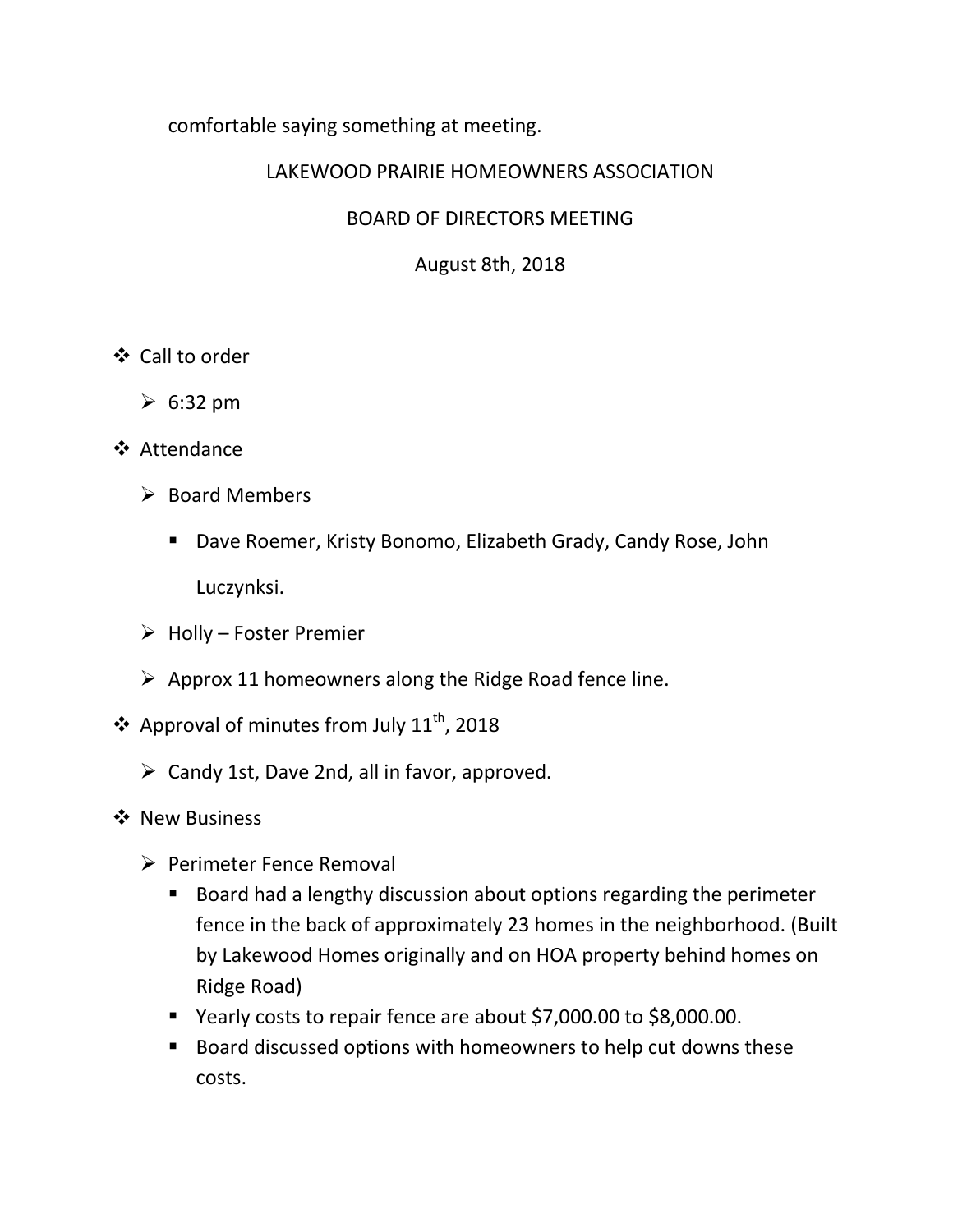- Options Discussed:
	- ♦ Continue to fix fence every year.
	- ♦ Cut down fence.
	- ♦ Cut down and have homeowner move onto their property if they wish.
	- ♦ Leave fence where it is and as is and transfer the property to homeowner to become their responsibility.
	- ♦ Leave fence where it is, pay to install steel posts and fix any current major damage and then transfer the property to the homeowner to become their responsibility.
- Perimeter fence homeowners requested the HOA to take out a bank loan or to special asses the neighborhood to help offset the cost of the yearly fence repairs.
- Board is trying to weigh costs of options for the good of the affected homeowners, the entire neighborhood, and the best use for HOA funds.
	- ♦ How much to take down fence?
	- ♦ How do we "give" property to homeowners?
		- $\triangleright$  Fees for transaction?
		- $\triangleright$  Title of property?
		- $\triangleright$  How would a transfer of this property affect homeowners should they sell their house? New homeowner would have to agree into the terms of responsibility of fence.
- $\triangleright$  Solutions Discussed (but finalized)
	- Homeowners to choose between two choices within decision date deadline, otherwise fence will automatically be removed.
	- Easement Agreement
		- $\triangleq$  Homeowner assumes all responsibility, costs (ex. repairs and maintenance) moving forward.
		- $\cdot$  Have homeowners record fence against deed for house. (vs legal agreement??)
		- $\cdot$  Homeowner to keep fence on HOA property, but they are required to maintain and repair as needed.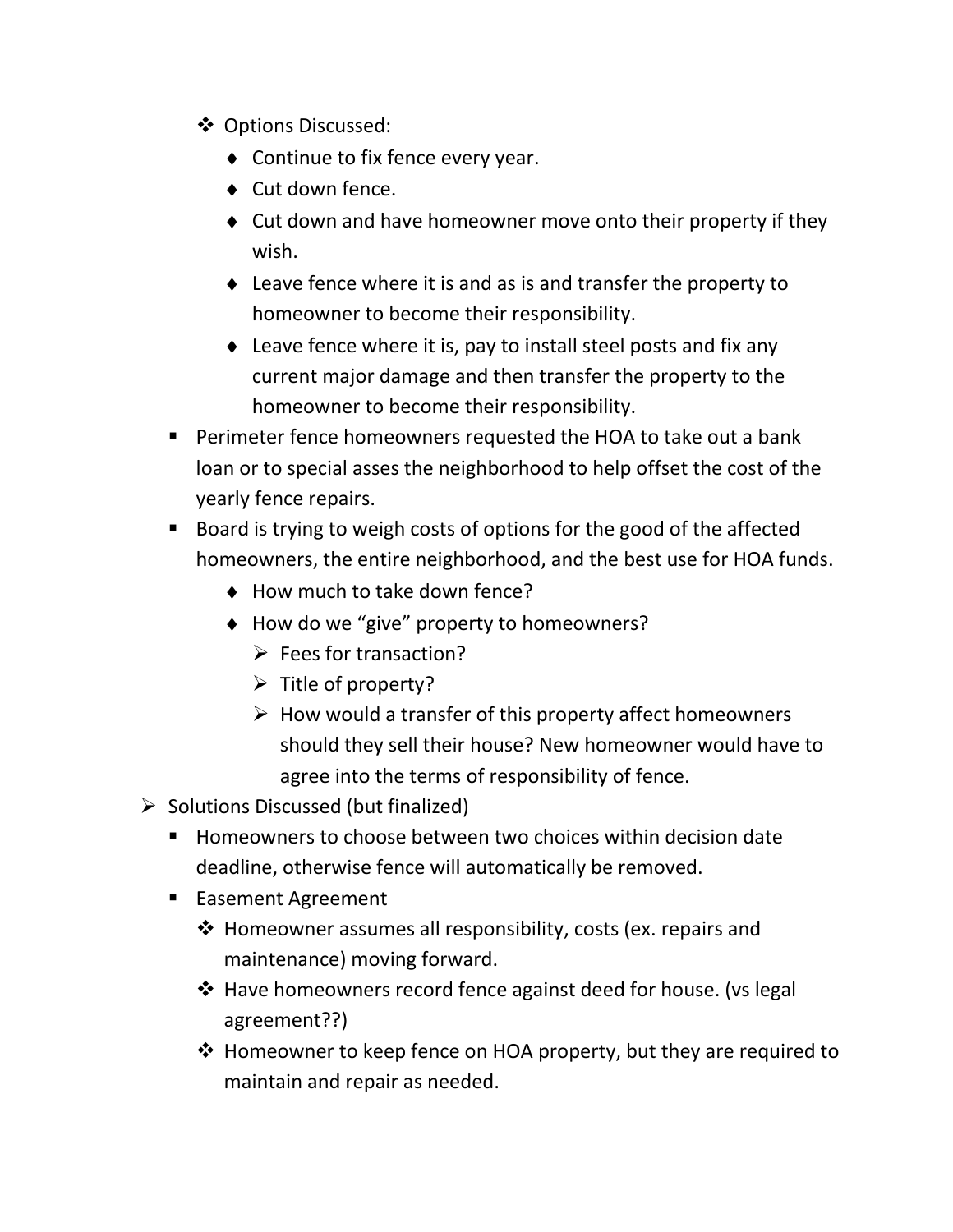- $\cdot$  If/when home is sold, homeowner agrees to remove fence at their own cost or relocate onto homeowner property at their own cost.
- $\cdot$  No paid assessment letter will be given until fence is removed or relocated onto homeowner property. (in event of sale of home)
- $\cdot$  If fence should fail in any way, homeowner has 60 days to repair or remove otherwise easement agreement is terminated and fence will be removed by the HOA and cost billed back to homeowner?
- $\cdot$  If super majority is voted for easement agreement, and a homeowner chooses not to participate, then fence will be removed from their property by the HOA.
- Relocation of fence onto homeowner property
	- ◆ HOA to split cost of moving fence onto homeowner property.
	- $\cdot$  Cost will be shared 50/50 with participating homeowners and HOA.
	- Cost will consist of relocation and installing fence on homeowner property with steel posts and repairs as needed.
	- $\cdot$  HOA will front the total cost of relocation and then homeowner's obligation will be billed in up to three installments on HOA account.
	- $\cdot$  If homeowner obligation is not paid in full before scheduled relocation date, fence will be removed rather than relocated.
	- $\cdot$  Homeowner property must be clear of all obstructions, including side fence panels if present, at the time of scheduled relocation.
	- $\cdot$  Homeowner will now be responsible for all aspects of fence after relocation of fence onto their property.
	- ❖ Homeowner to give permission to have HOA relocate fence and enter homeowner property.
- If no super majority or any choice is chosen with specified time limit, fence will be removed immediately.
- $\triangleright$  Considerations for solutions
	- Cost of attorney/recording fees etc.
	- **Super majority needed may be difficult to obtain**
	- It no solution choice chosen, should fence just be removed?
	- **Possibility from loss from unpaid homeowner obligation from** foreclosures from houses HOA paid to move fence.